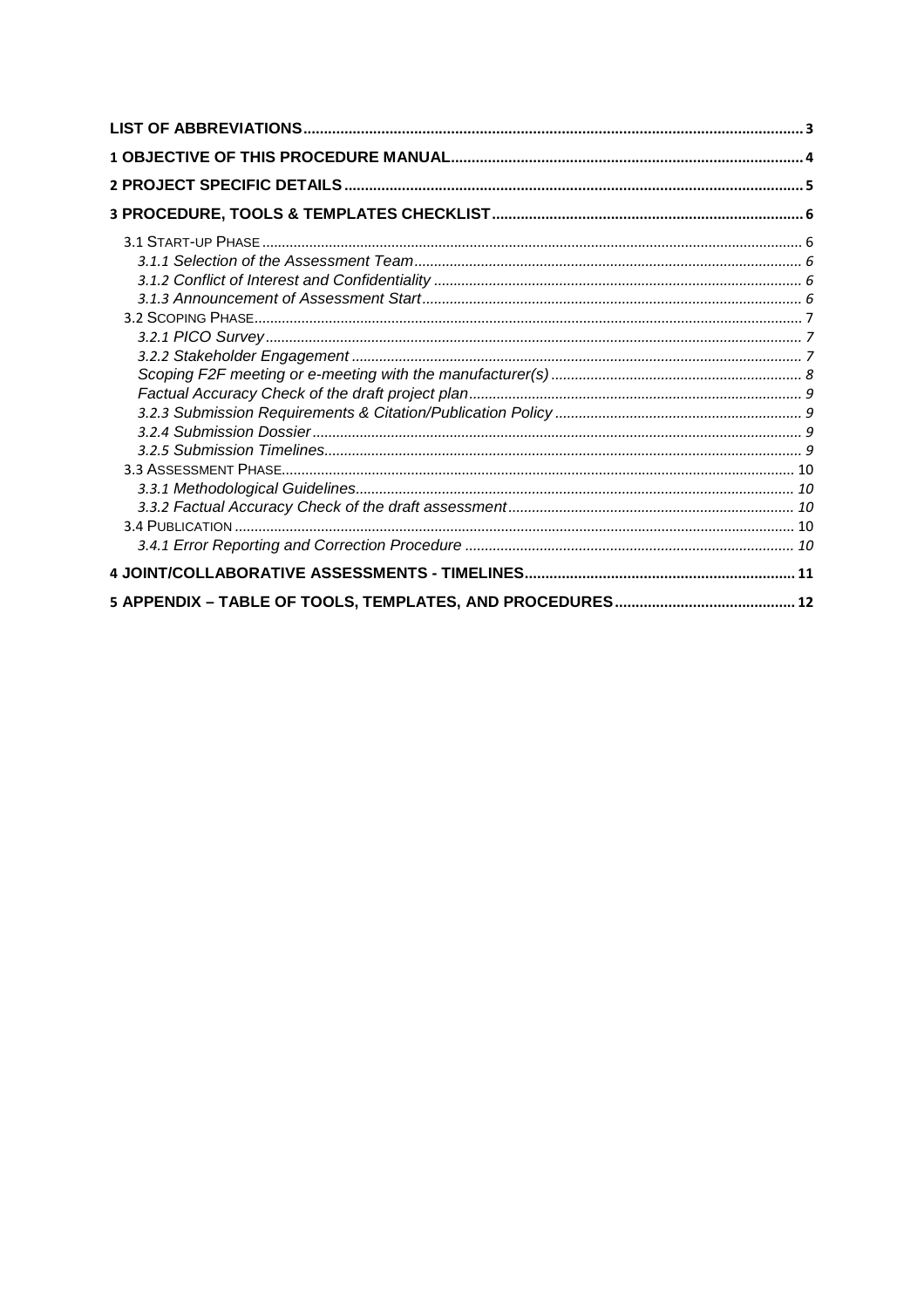## List of abbreviations

| AT           | <b>Authoring Team</b>                                                                         |
|--------------|-----------------------------------------------------------------------------------------------|
| <b>CET</b>   | Central European Time                                                                         |
| COI          | Conflict of Interest                                                                          |
| COIC         | <b>Conflict of Interest Committee</b>                                                         |
| CA           | <b>Confidentiality Agreement</b>                                                              |
| <b>DOI</b>   | Declaration of Interest                                                                       |
| <b>DOICU</b> | Declaration of Interest and Confidentiality Undertaking. Note: now split<br>in to COI and CA. |
| <b>DR</b>    | Dedicated reviewer                                                                            |
| EC           | European Commission                                                                           |
| <b>HTA</b>   | <b>Health Technology Assessment</b>                                                           |
| JA3          | EUnetHTA Joint Action 3                                                                       |
| JA           | Joint Assessment                                                                              |
| PC           | Patient & Consumer                                                                            |
| <b>PICO</b>  | Population/Intervention/Comparator/Outcomes                                                   |
| <b>PM</b>    | Project manager EUnetHTA WP4 CoLP                                                             |
| OTJA/CAXX    | Project Identifier:<br>Other Technologies Joint/Collaborative Assessment XX                   |
| <b>WP</b>    | Work Package                                                                                  |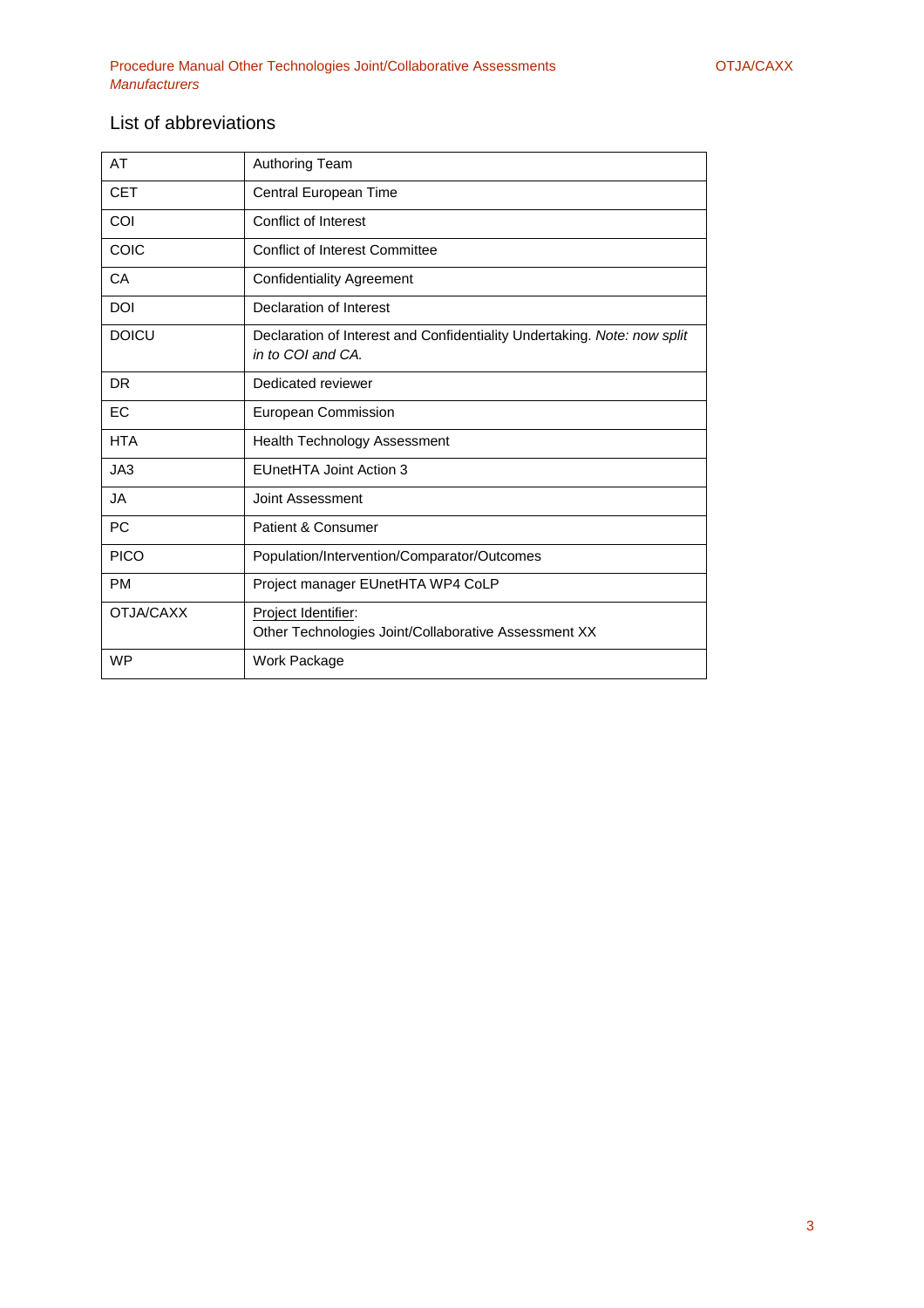### 1 Objective of this Procedure Manual

This procedure manual is targeted at manufacturers who will be involved in a Joint or Collaborative Assessment (OTJA/OTCA) within Joint Action 3. It was compiled by the Austrian Institute for Health Technology Assessment (AIHTA), the Co-Lead Partner (co-LP) in EUnetHTA JA3 WP4 responsible for the overall coordination of the Other Technologies (OT) EUnetHTA Assessments.

This procedure manual is used as the basis for each OT Assessment. In section 2, project specific details, such as the composition of the Assessment team will be documented. Section 3 explains each step of the procedure. In Table 2, the current procedures, tools and templates that are the basis for each assessment are listed. When a procedure, tool and/or template is under development/revision, this is indicated.

#### **Version History**

| <b>Version</b>   | <b>Date</b> | <b>Comment</b>                                                                                                                                                                                     |
|------------------|-------------|----------------------------------------------------------------------------------------------------------------------------------------------------------------------------------------------------|
| V <sub>0.0</sub> | May 2020    | Development of procedure<br>manual.                                                                                                                                                                |
|                  |             | This version is subject to<br>procedural changes and will be<br>updated accordingly on a regular<br>basis, therefore, this version<br>should not be used as the final<br>version by manufacturers. |
| V1.0             | <b>Date</b> | <b>Procedure manual updated with</b><br>project specifics                                                                                                                                          |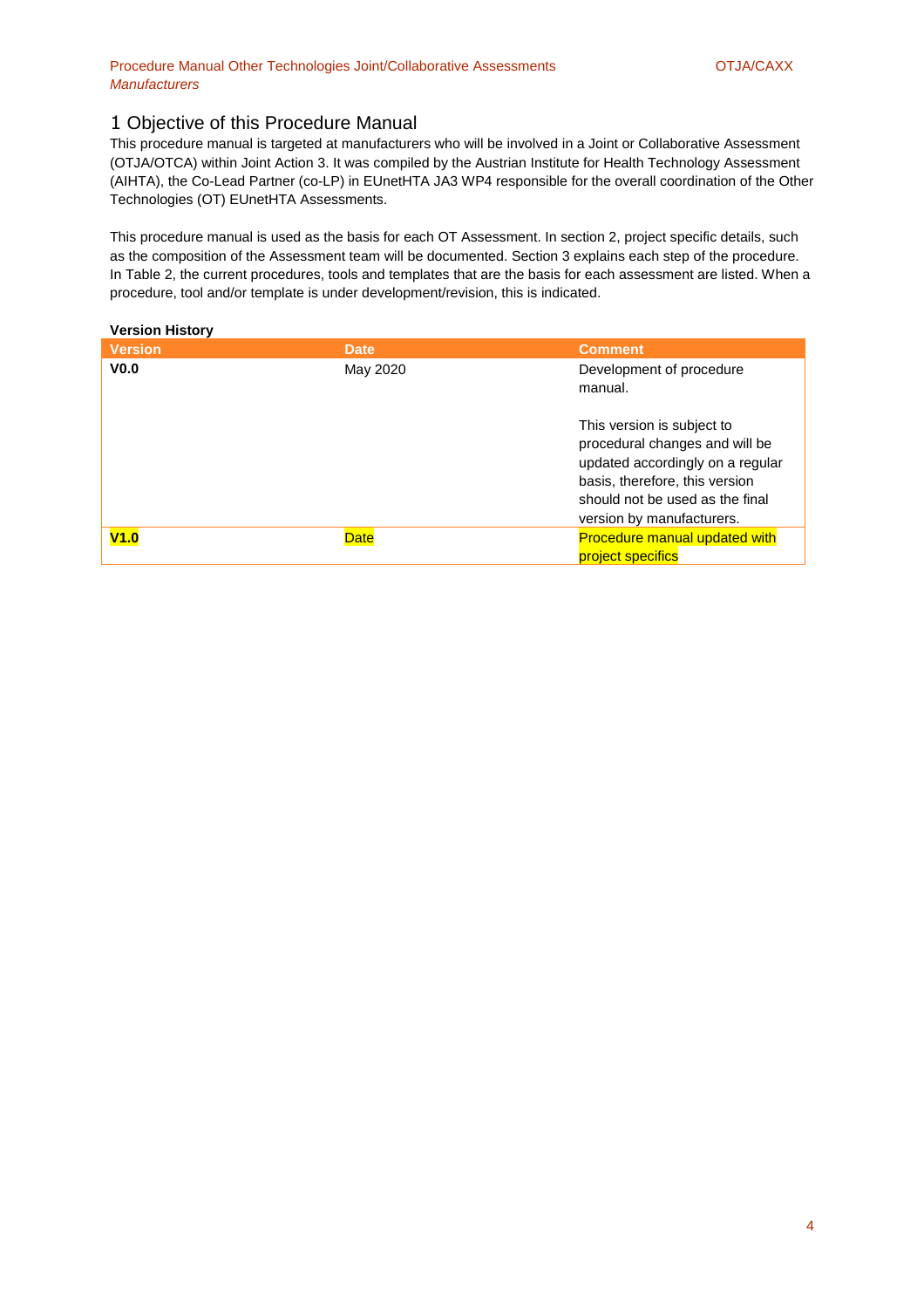# 2 Project Specific details

| <b>Assessment ID</b> | \Title\                                                | Manufacturer  |
|----------------------|--------------------------------------------------------|---------------|
| OTJA/OTCA[XX]        | [technology] for the [intervention]<br>of lindication] | <b>Inamel</b> |

### **Assessment Team:**

| <b>Role</b>                | <b>Organisation (Country)</b><br><b>Comment (if needed)</b> |                           |  |  |
|----------------------------|-------------------------------------------------------------|---------------------------|--|--|
| <b>Author</b>              | TBD                                                         |                           |  |  |
| <b>Co-Author</b>           | TBD                                                         |                           |  |  |
| <b>Dedicated Reviewer</b>  | TBD                                                         |                           |  |  |
|                            | TBD                                                         |                           |  |  |
|                            | TBD                                                         |                           |  |  |
| <b>Observer (optional)</b> | TBD                                                         |                           |  |  |
| <b>Project Manager</b>     | TBD                                                         | Contact person            |  |  |
|                            |                                                             | e-mail:                   |  |  |
|                            | <b>WP4 CoLP Other Technologies</b>                          | e-mail: eunethta@aihta.at |  |  |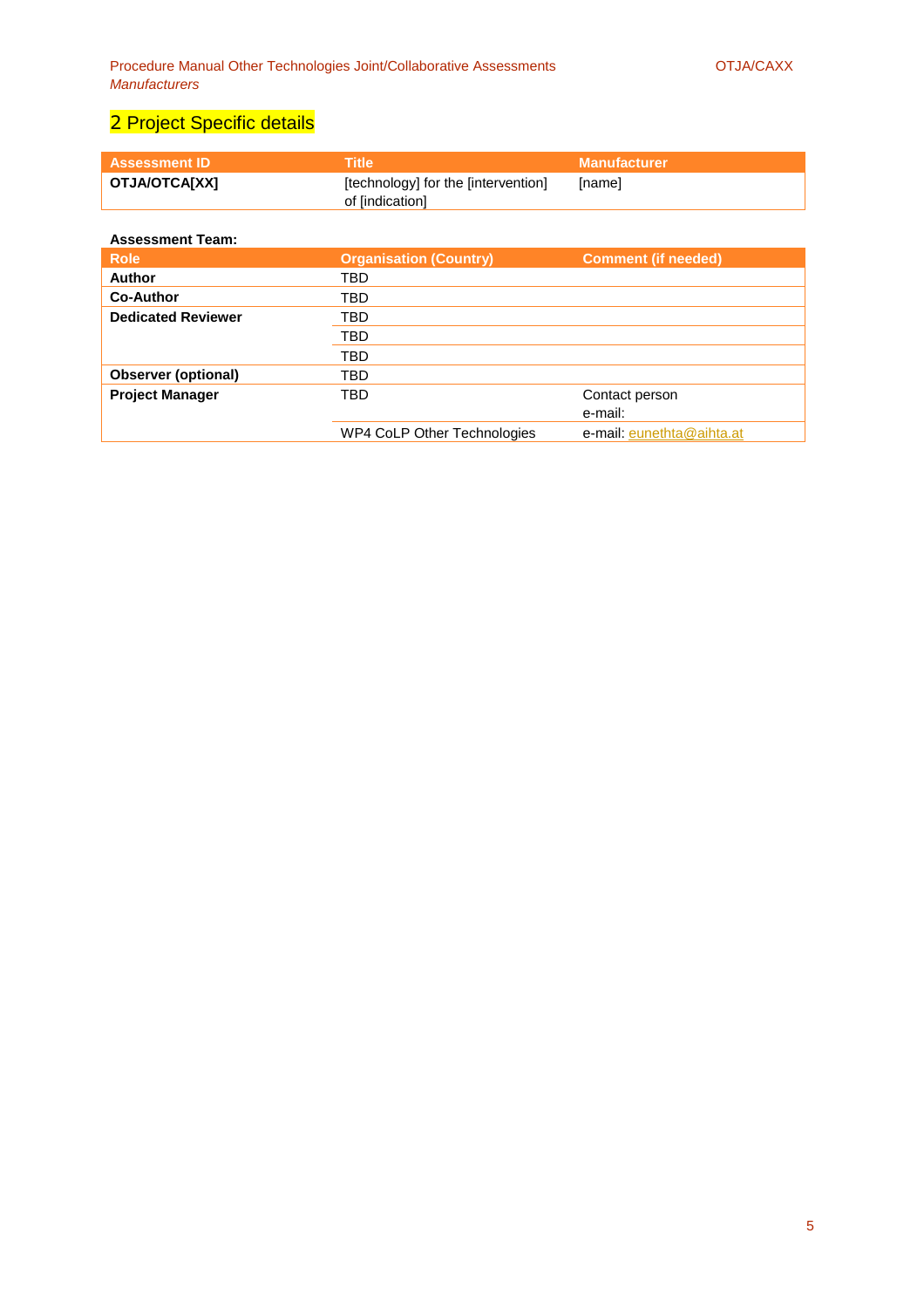## 3 Procedure, Tools & Templates Checklist

This section lists the procedures, tools & templates that have to be followed during **OTJA/OTCA[XX].** 

#### **3.1 Start-up Phase**

The Joint/Collaborative Assessment process starts with the Topic proposal (either from the EUnetHTA partner organisation or the external stakeholder). To establish an assessment team, the Project Manager (PM) sends out a Call for Collaboration to all EUnetHTA WP4 other technologies partners. If the topic is proposed by an external stakeholder, the completed topic proposal template, including the following information, will be sent to the partners: name of the technology, brand name of product, name of the manufacturer, indication, rationale behind the proposal, description of the technology and mechanism of action, marketing authorisation status, proposed indications in the EU, description of the disease, specification of the population covered by the indication, EU clinical practice and comparators, and the suggested PICO for the assessment.

If the topic is proposed by a EUnetHTA partner organisation, the organisation specifies the proposed title, the draft PICO, the draft timelines, the rationale for the project, and the desirable qualifications in the assessment team.

The PM shares this procedure manual to inform the manufacturer about the procedures, tools & templates that are valid for the assessment. All relevant documents will also be shared with the manufacturer via e-mail. For further information about the submission templates and requirements, please see Table 2.

#### *3.1.1* Selection of the Assessment Team

EUnetHTA follows a set of selection criteria when establishing the Assessment Team. Please visit our website for more details on the selection criteria. EUnetHTA cannot give details which organisations expressed interest in being part of the Assessment Team. Once the team is selected, each individual assessor and reviewer (as well as observers and the project manager) has to pass a Conflict of Interest examination. This can take up to 4 weeks.

The assessment team roles and their responsibilities are as follows:

- 1 Author organisation:
	- o Leading role in both the scoping and assessment.
	- o Responsible for the content-related process.
	- o Ultimate responsibility for quality assurance.
- 1-2 Co-author organisations:
	- o Support the author in all project phases.
	- o Depending on the collaboration mode, responsible for preparing sections independently.
- 2-4 Dedicated Reviewer organisations:
	- o Responsible for quality assurance by thorough review of the project plan and draft assessment.
	- o Review of methods, results and conclusions based on the original studies included.
- OPTIONAL: Observer:
	- o This role is specifically designed for partners new to EUnetHTA or who want to learn more about the Joint/Collaborative Assessment production process. Observers will not have an active role, but will have access to all the data.

#### *3.1.2* Conflict of Interest and Confidentiality

EUnetHTA has a very strict Conflict of Interest (COI) procedure. Please find here further details on EUnetHTA's COI procedure. All participating individuals from the assessment team, the PM, SSO or replacement from the Secretariat, individual patients and healthcare professionals will have to sign our Declaration of Interest (DOI) and Confidentiality Agreement forms (previously called DOICU form). Due to this stringent policy, EUnetHTA cannot accept individual patients or healthcare professionals that are recommended by the manufacturer.

#### *3.1.3* Announcement of Assessment Start

Once the assessment team is established and their COI is assessed, the start of the Joint/Collaborative Assessment will be announced on the EUnetHTA website (REA table) and on EUnetHTA social media.

- REA table: [technology] for the [intervention] of [indication]
- Social Media: "EUnetHTA is pleased to announce the start of the next Other Technologies Joint/Collaborative Assessment. OTJA/OTCA[XX] addresses [technology] for the [intervention] of [indication]."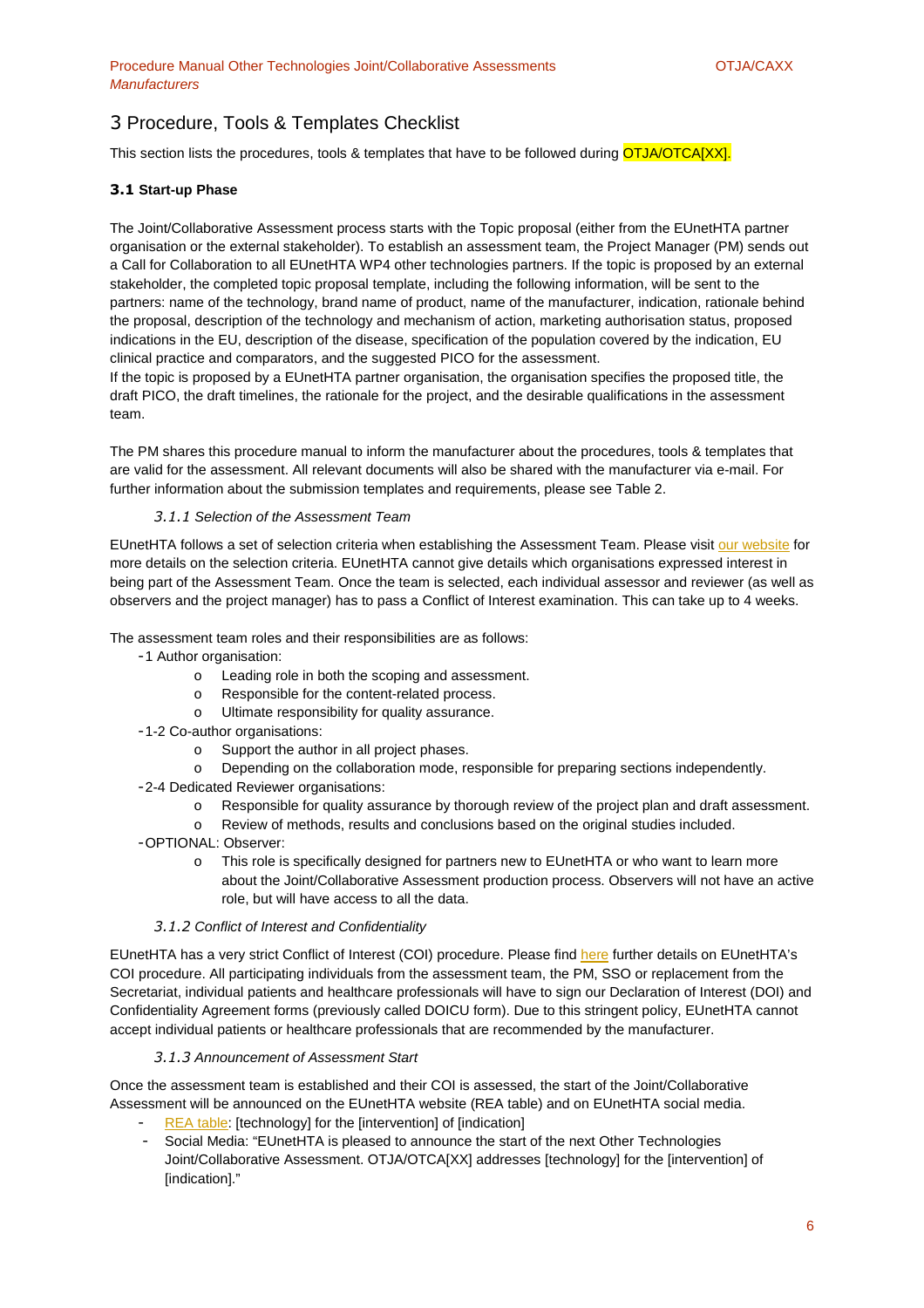#### **3.2 Scoping Phase**

In the scoping phase, the Authoring Team develops the Project Plan, which includes the PICO and general methods to be applied in the assessment. The Project Plan will be reviewed by the Dedicated Reviewers and external experts and is published on the EUnetHTA website.

#### *3.2.1* PICO Survey

EUnetHTA aims to adopt a PICO applicable for most European countries. Therefore, the assessment team has to consider issuing a PICO survey to all WP4 OT partners in which they can indicate the relevance of the PICO proposed by the Authoring Team. The PICO survey is optional in Other Technologies.

The Authoring Team is responsible for the decision on the final PICO, but the aim is to include the scope of most of the partners. Please note that EUnetHTA will not share results of the PICO survey with external stakeholders.

EUnetHTA recently established a PICO Subgroup, which will discuss the need of a EUnetHTA guideline to develop a EUnetHTA PICO. Until such guideline is in place, it remains the responsibility of the Authoring Team to decide on the final PICO, using their assessor expertise and the input of the PICO survey, if applicable.

#### *3.2.2* Stakeholder Engagement

EUnetHTA established a Task Group to develop recommendations for stakeholder engagement, focussed on patient organisations and healthcare providers.

#### 3.2.2.1 Patients and/or patient organisations

Involvement is optional but encouraged in all EUnetHTA assessments. There are several patient engagement methods, from which the Authoring Team can choose one or more which fits best. For further information, please see EUnetHTA's recommendations for patient engagement in REAs.

#### • Open Call for Patient Input

The questionnaire is developed by EUnetHTA using the template created by HTAi Patient and Citizen involvement group. Only patient organisations are expected to complete the questionnaire and they are required to disclose information regarding their funding. Although the survey and other information is currently only available in English, submission in the national language of the authoring team is also allowed.

The open call for patient input is considered during the scoping phase of the assessment. The open call for patient input is issued on the EUnetHTA website and generally online for 1 month. It includes general questions on the disease and expectations or experiences with a health intervention/health technology. Once the call is online, the PM will announce the call using several strategies:

- Email to relevant patient organisations.
- Social media message to announce the open call.
- Share the open call for patient input with the HTA Network Stakeholder Pool.
- Ask the assessment team to disseminate the call in their national network.

#### • One-on-one conversation

This method allows asking more in-depth questions to one or more patients. The conversations are not primary research on patient perspectives, but performed to inform the assessment teams in the scoping phase. These conversations are usually held via telephone and should be conducted by an assessment team member who is experienced in interacting with patients.

#### • Group conversation

The group discussions are not intended as primary research on patient perspectives, but are performed to inform the assessment teams in the scoping phase. In a group discussion, a moderator will guide the discussion. Group discussions may be appropriate in specific situations, but due to resource implications for both patients and EUnetHTA partners, this should be done only for a limited number of assessments.

#### • Scoping e-meeting with patients

Individual patients or patient organization representatives can be invited to attend a scoping e-meeting, where the proposed scope of the assessment is discussed.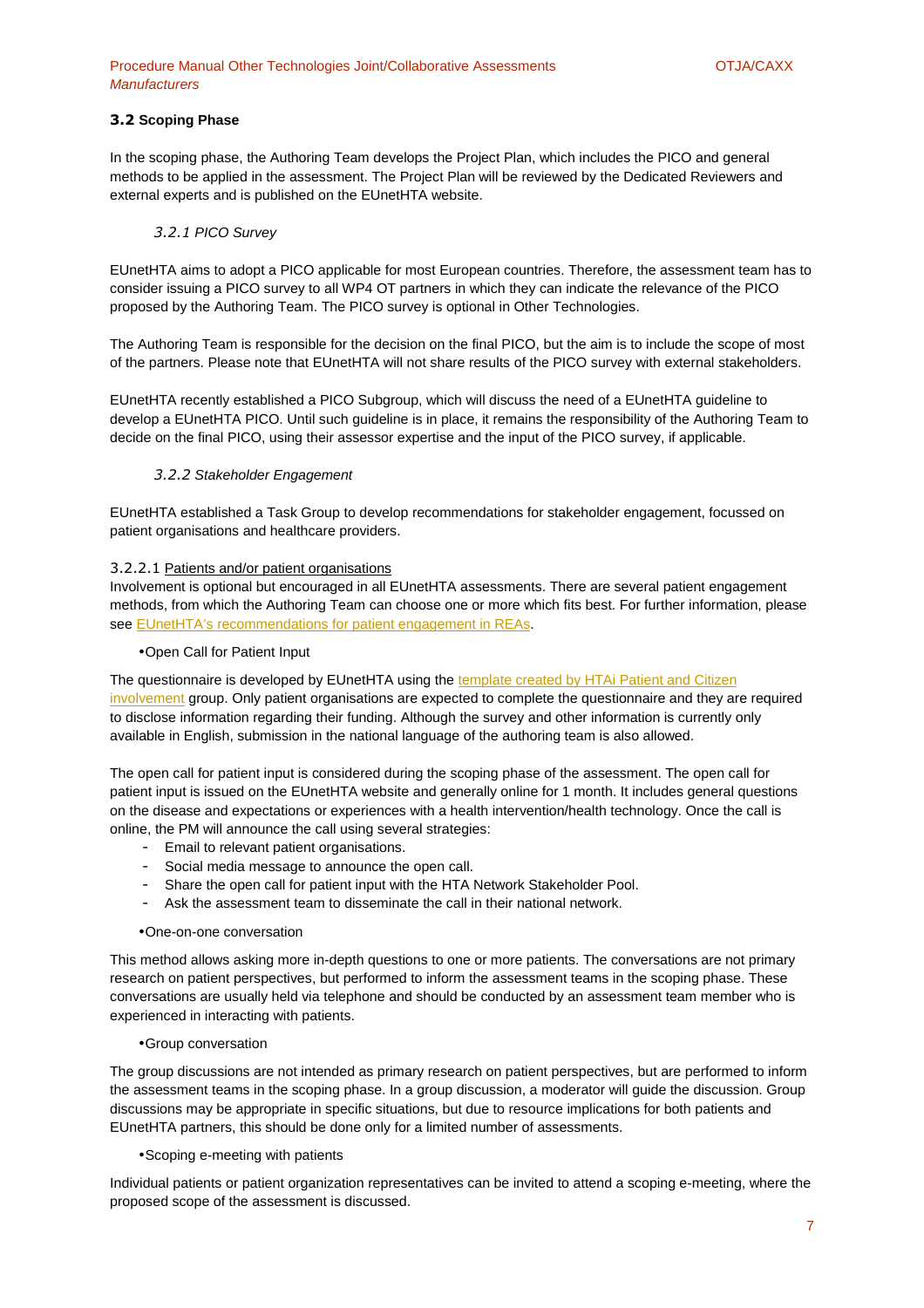It remains the responsibility of the Authoring Team to decide on how to include the results of the different patient engagement method(s).

EUnetHTA cannot share any patient responses with the manufacturer, nor any early information on how the patient input will be used in the Joint/Collaborative Assessment report. However, the methods will be explained in the project plan and documented in the Assessment Report. Some guidance on how to make the input visible in the assessment report can be found in the Patient Input in Relative Effectiveness Assessments.

#### 3.2.2.2 Healthcare Professionals (HCP)

EUnetHTA aims to involve two healthcare professionals in both the scoping and the assessment phase. Similar as for patient organisations, the PM will reach out to healthcare professionals and/or medical societies. HCPs also need to complete and sign Declaration of Interest (DOI) and Confidentiality Agreement forms, which need to be assessed by the COI Committee. EUnetHTA aims to make sure that participating HCPs do not have a conflict of interest in relation to the technology and comparator(s) assessed. Under exceptional circumstances (e.g. lack of available experts for a rare/ultra-rare disease), EUnetHTA may still seek the expert opinion of an individual with an existing CoI. However, in such cases the expert shall not have access to any project specific document requiring confidentiality and should only give advice on a predefined set of questions posed by the assessment team (see EUnetHTA Procedure Guidance for handling Declaration of Interest (DOI) and Confidentiality Agreement forms).

There are different methods on how HCPs can be involved in the scoping and the assessment phase (see document on Healthcare Professional Involvement in Relative Effectiveness Assessments). In the scoping phase they could be involved in a scoping e-meeting with the assessment team, review of preliminary PICO, receive predefined set of questions and/or review the draft project plan. The assessment team may ask scoping questions in order to help define the PICO and/or critical outcomes. In addition, the team may also ask the healthcare professionals questions throughout the assessment to answer a predefined set of questions and/or to review the draft assessment report.

The involved healthcare professional will be named on individual or institutional basis in the project plan and the assessment report. EUnetHTA will not inform the manufacturer about the selected healthcare professional prior to publication of these documents.

#### 3.2.2.3 Manufacturers

EUnetHTA aims to involve the manufacturers of the assessed products. In Joint Assessments (JA) the involvement of manufacturers is mandatory; in Collaborative Assessments (CA) it is optional. The identification of manufacturers starts right after the assessment team is established. The PM follows the SOP on Identification of stakeholders to find and reach out to the respective manufacturers. The identified manufacturers are contacted and asked if they are willing to be involved. In case the answer is positive, the PM sends a Confidentiality Agreement form and the next steps are executed only upon return of the signed form. However, in case the manufacturer fails to respond to the request or the answer is negative, the product will still be included in the assessment.

#### Scoping F2F meeting or e-meeting with the manufacturer(s)

In CA, the team decides if they require a scoping (e-)meeting with the manufacturer(s) and discuss the form and possible dates of the (e-)meeting, if they do (if scoping (e-)meeting is held, please see the next paragraph for more information). If no scoping (e-)meeting with the manufacturer(s) is planned, the PM sends the preliminary PICO to the manufacturer(s) for comments. A comments form is included and the manufacturers have 5 working days to return their comments. The comments received from manufacturer(s) need to be answered by the author within the comments template and sent to the manufacturer(s) by the PM. If manufacturers have major objections to the answers provided, the author should discuss open issues with them. Consensus does not have to be reached with the manufacturer(s) and the authors have the final judgement on which comments should be included. Comments and answers provided on the preliminary PICO are not published on the EUnetHTA website.

In JA, the scoping (e-)meeting with the manufacturer(s) is mandatory. The aim of the meeting is to discuss the preliminary PICO and clarify questions from the authoring team to the manufacturer(s) (including submission dossier, potential fact check of the second draft of the project plan and the second draft assessment according to the fact check guidance). The manufacturers are also made aware of the EUnetHTA OT submission dossier requirements as published on the EUnetHTA website. The PM manages the relationship and communication with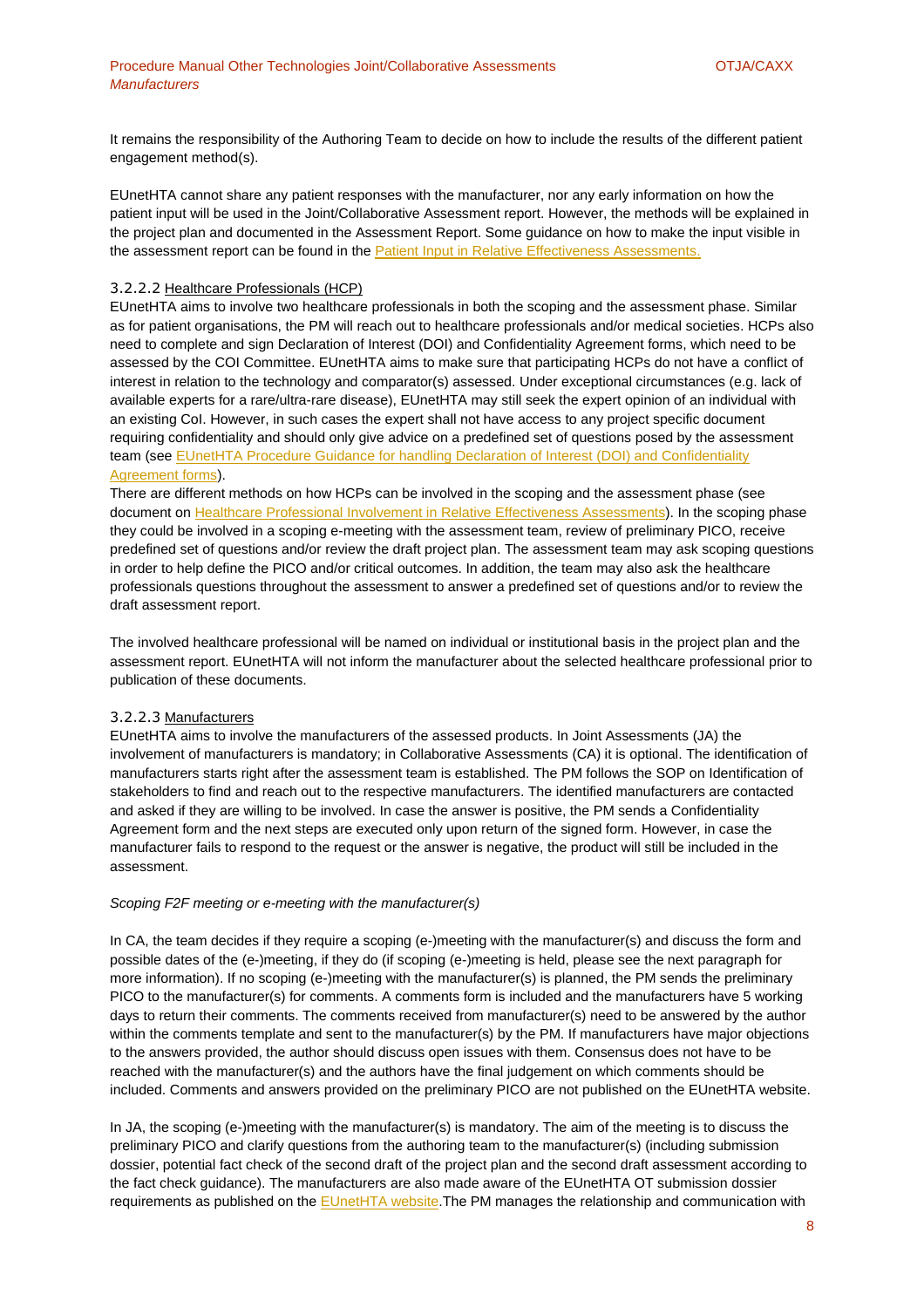#### Procedure Manual Other Technologies Joint/Collaborative Assessments **COLLACAXX** OTJA/CAXX **Manufacturers**

the manufacturer(s) on behalf of the assessment team and informs the manufacturer(s) about the possibility for a scoping (e-)meeting. If the manufacturers accept the invitation, the PM creates a doodle survey to identify a suitable date. The PM monitors the answers and defines the time and place (face-to-face or online/telephone) for the meeting and the author prepares the agenda. The PM sends the scoping brief for the scoping meeting which includes location, contact details, participant list, agenda, preliminary PICO and timelines to the scoping (e- )meeting participants in due time (i.e. at least 2 working days in advance). Minutes are taken during the (e- )meeting and sent to the participants for approval.The minutes are not published on the EUnetHTA website.

| Location                                     | Face-to-face or online (if face-to-face, usually at the author's premises)                                                                                                                                                                                                     |
|----------------------------------------------|--------------------------------------------------------------------------------------------------------------------------------------------------------------------------------------------------------------------------------------------------------------------------------|
| <b>Attendees</b>                             | Author, Co-Author, manufacturer(s), Project Manager                                                                                                                                                                                                                            |
| <b>Objective</b>                             | To discuss the preliminary PICO and clarify questions from the Authoring Team to<br>the manufacturers (including submission dossier, potential fact check of the<br>second draft of the project plan and the second draft assessment according to the<br>fact check quidance). |
| <b>Preparation - Scoping</b><br><b>Brief</b> | The PM will share the preliminary PICO with the manufacturer(s) at least 2<br>working days in advance of the scoping meeting. The PM will share questions<br>from the team to the manufacturers in advance, provided they are available.                                       |

#### Factual Accuracy Check of the draft project plan

Each Authoring Team decides whether they want to include a factual accuracy check in their assessment. Such checks in the process have been established as good practice.

The factual accuracy check takes place in parallel with the external review of the draft project plan and takes 5 working days. Comments submitted after the deadline or in a different format will not be considered. The manufacturer can only comment on fact-related typos/mistakes (e.g. numbers). Please follow the guidance/checklist as presented in Table 2.

Only comments within the scope of a factual accuracy check will be considered and answered by the Authoring Team. Comments that, according to EUnetHTA, do not belong to a factual accuracy check, will not be considered nor answered by the Authoring Team. The comments made by the manufacturer and the answers of the AT to the comments will be published on the EUnetTHA website at the same time EUnetHTA publishes the final project plan.

#### *3.2.3* Submission Requirements & Citation/Publication Policy

EUnetHTA published the submission requirements in September 2019. This document outlines EUnetHTA's publication and citation policy. In December 2019, information was added to clarify the publication and citation policy and to clarify GDPR compliance. The manufacturer(s) should only provide non-confidential information that can be used for the production of the EUnetHTA assessment report. The EUnetHTA submission dossier is shared with the assessment team and will be published without redaction and alongside the final REA assessment report on the EUnetHTA website. The requirements can be found here.

#### *3.2.4* Submission Dossier

The use of the Submission dossier is optional in CA and mandatory in JA. In CA, the assessment team discusses if they would require the use of the dossier. The use of the submission dossier is not applicable if the technology assessed does not specifically involve the use of a medical product for example when evaluating screening, dental or psychological interventions. Similarly, the submission dossier is not required if manufacturers indicate that they will not submit the required information for the HTA.

The author identifies questions relevant to the assessment and according to the final PICO (or at least after feedback was received from the external experts) and deletes the non-relevant sections from the submission dossier template (Medical Devices Template). According to the Submission requirements document, the questions related to the CUR and TEC domains are required along with other questions selected by the authors. The co-authors verify the selection done by the authors.

The current versions can be found in Table 2.

#### *3.2.5* Submission Timelines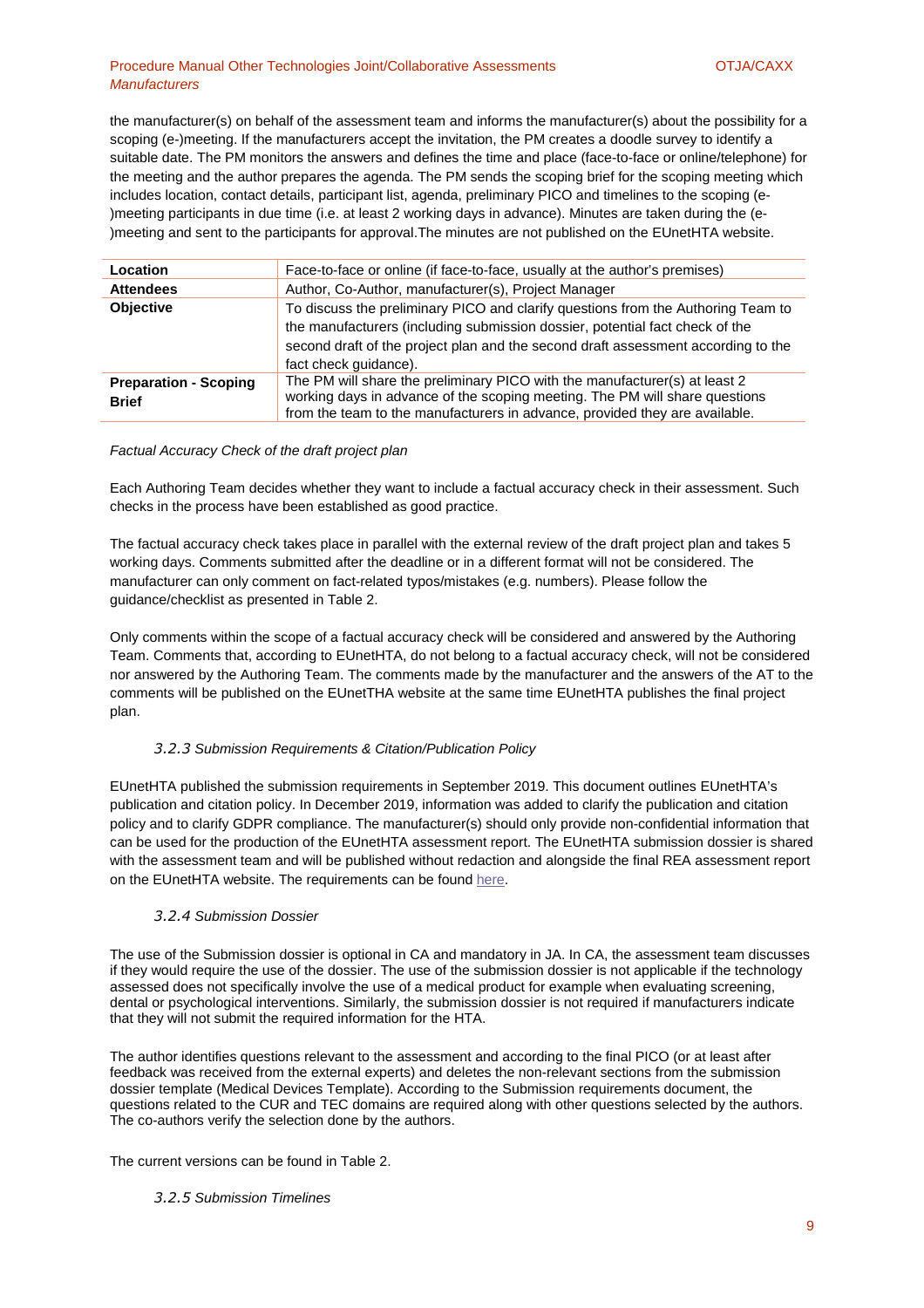#### Procedure Manual Other Technologies Joint/Collaborative Assessments **COLLACAXX** OTJA/CAXX **Manufacturers**

The PM sends the submission dossier template to manufacturers and asks them to complete it within 30 working days according to the included draft PICO question. The PM also makes the manufacturer aware of the EUnetHTA OT Submission Requirements and include the link to the published document on the EUnetHTA website.

The manufacturers submit the completed submission dossier directly to the PM within the 30 working days and the PM sends it to the author once received from the manufacturers.

The author checks the completeness and the appropriateness of the information included in the submission dossier. The author prepares open questions for clarification (if applicable) and sends them to the PM. The PM sends the questions to manufacturers and collects their answers. The manufacturers need to answer within a given timeline, usually 10 working days.All requested content needs to be completed. Once the Submission Dossier is submitted, the manufacturer is not allowed to provide any additional or supporting information, unless requested by the Authoring Team.

#### **3.3 Assessment Phase**

For the assessment report, the ultimate responsibility to make decisions lies with the authoring agency. In case of major disagreements within the Assessment Team, the EUnetHTA Senior Scientific Officer or his/her replacement will mediate the discussion.

#### *3.3.1* Methodological Guidelines

Please see an overview of all Methodological Guidelines that are applicable for the Joint/Collaborative Assessment in Table 2.

#### *3.3.2* Factual Accuracy Check of the draft assessment

Each Authoring Team decides whether they want to include a factual accuracy check in their assessment. Such checks in the process have been established as good practice.

The factual accuracy check takes place in parallel with the external review of the draft assessment report and takes 5 working days. Comments submitted after the deadline or in a different format will not be considered. The manufacturer can only comment on fact-related typos/mistakes (e.g. numbers). Please follow the guidance/checklist as presented in Table 2.

Only comments within the scope of a factual accuracy check will be considered and answered by the Authoring Team. Comments that, according to EUnetHTA, do not belong to a factual accuracy check, will not be considered nor answered by the Authoring Team. The comments made by the manufacturer and the answers of the AT to the comments will be published on the EUnetTHA website at the same time EUnetHTA publishes the final report.

#### **3.4 Publication**

The final publication date for the Joint/Collaborative Assessment report will be communicated in the final Project Plan, which will be published on the EUnetHTA website. The publication of the final assessment report will be announced via email to the Assessment Team, healthcare professionals, the manufacturer, patients/patient organisations (if applicable) and to EUnetHTA partners. In addition, the publication of the final assessment report will be shared on the EUnetHTA website, LinkedIn, and Twitter.

#### *3.4.1* Error Reporting and Correction Procedure

In case the manufacturer identifies a factual error in the published Joint/Collaborative Assessment report, EUnetHTA will start an error reporting and correction procedure. By means of this procedure, EUnetHTA will assess the (impact) of the error and decides whether the report needs to be updated. The process description is available on the **EUnetHTA website**.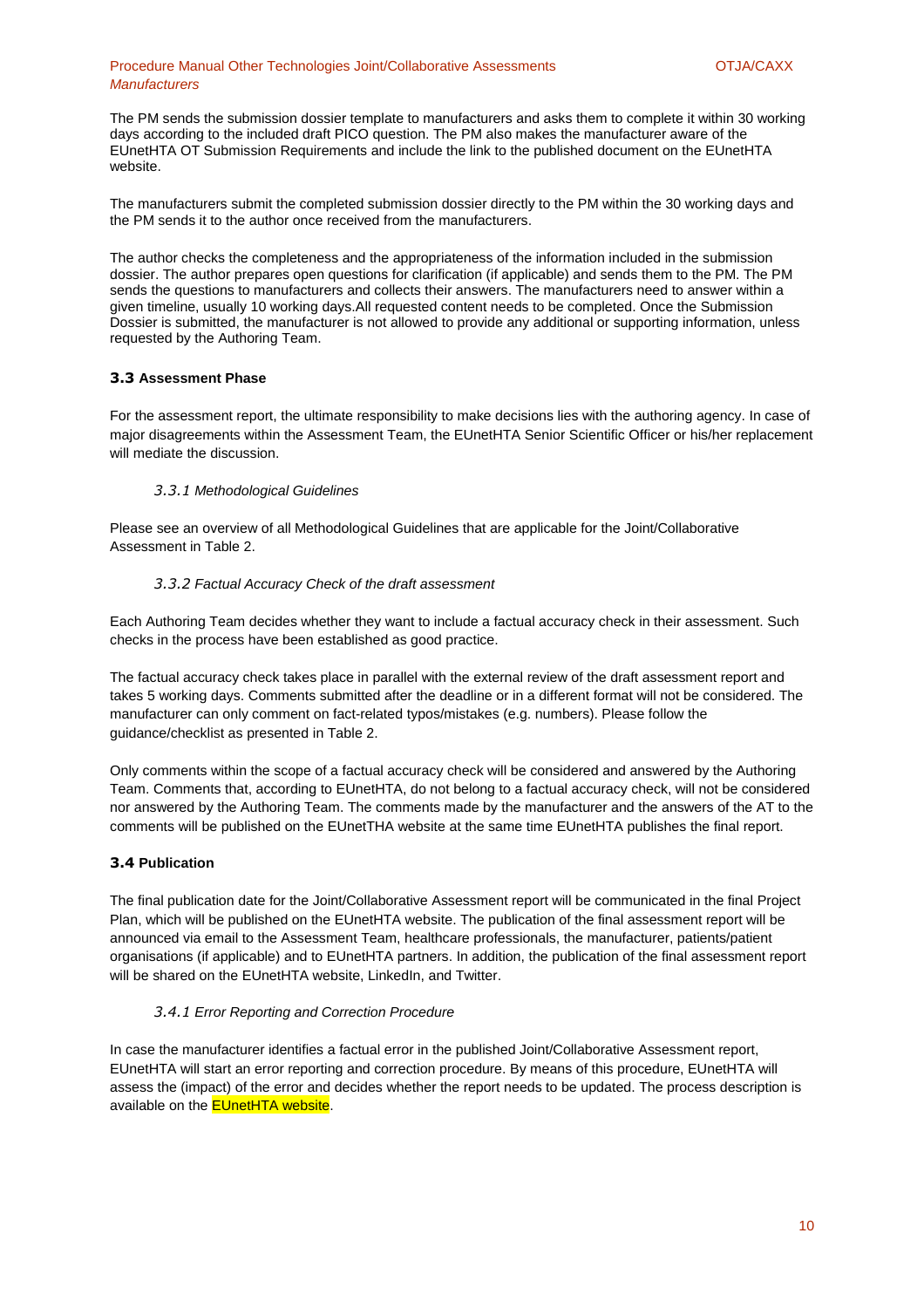## 4 Joint/Collaborative Assessments - Timelines

#### **Table 1: Indicative timeline for Joint/Collaborative Assessment**

| <b>Milestone</b>                                             | <b>Responsible</b> | <b>Timeline</b>                                                                             |
|--------------------------------------------------------------|--------------------|---------------------------------------------------------------------------------------------|
| <b>Call for Collaboration</b>                                | WP4 Co-LP OT PM    | 2-3 weeks                                                                                   |
| Establishment of the assessment team (institutional level    | WP4 Co-LP OT PM    | 5 working days                                                                              |
| only)                                                        |                    |                                                                                             |
| Receipt of Scoping Brief (in case of scoping (e-)meeting)    | manufacturer       | At least 2 days prior to scoping (e-)meeting                                                |
| Receipt of and commenting on the preliminary PICO (in        | manufacturer       | Receipt after returning the signed confidentiality agreement, 5 working days for commenting |
| case of no scoping (e-)meeting)                              |                    |                                                                                             |
| Scoping (e-)meeting                                          | PM+AT+manufactur   | Approx. 3 hours                                                                             |
|                                                              | er                 |                                                                                             |
| Factual accuracy check of 2 <sup>nd</sup> draft project plan | manufacturer       | 5 working days                                                                              |
| <b>Submission Dossier completion</b>                         | manufacturer       | 30 working days                                                                             |
| Check for completeness and clarity of the Submission         | AT                 | 10 working days after receipt of Submission Dossier                                         |
| <b>Dossier</b>                                               |                    |                                                                                             |
| Provide missing items/comment on request from check          | manufacturer       | Within 5 working days after receipt of request                                              |
| of completeness and clarity                                  |                    |                                                                                             |
| Factaul accuracy check of 3 <sup>rd</sup> draft assessment   | manufacturer       | 5 working days                                                                              |
| Publication final JA/CA report and Submission Dossier (if    | $PM+AT$            |                                                                                             |
| requested in CA) and factual accuracy check (if              |                    |                                                                                             |
| requested)                                                   |                    |                                                                                             |

\*Please note that project specific timelines might deviate from the indicated timeline above.